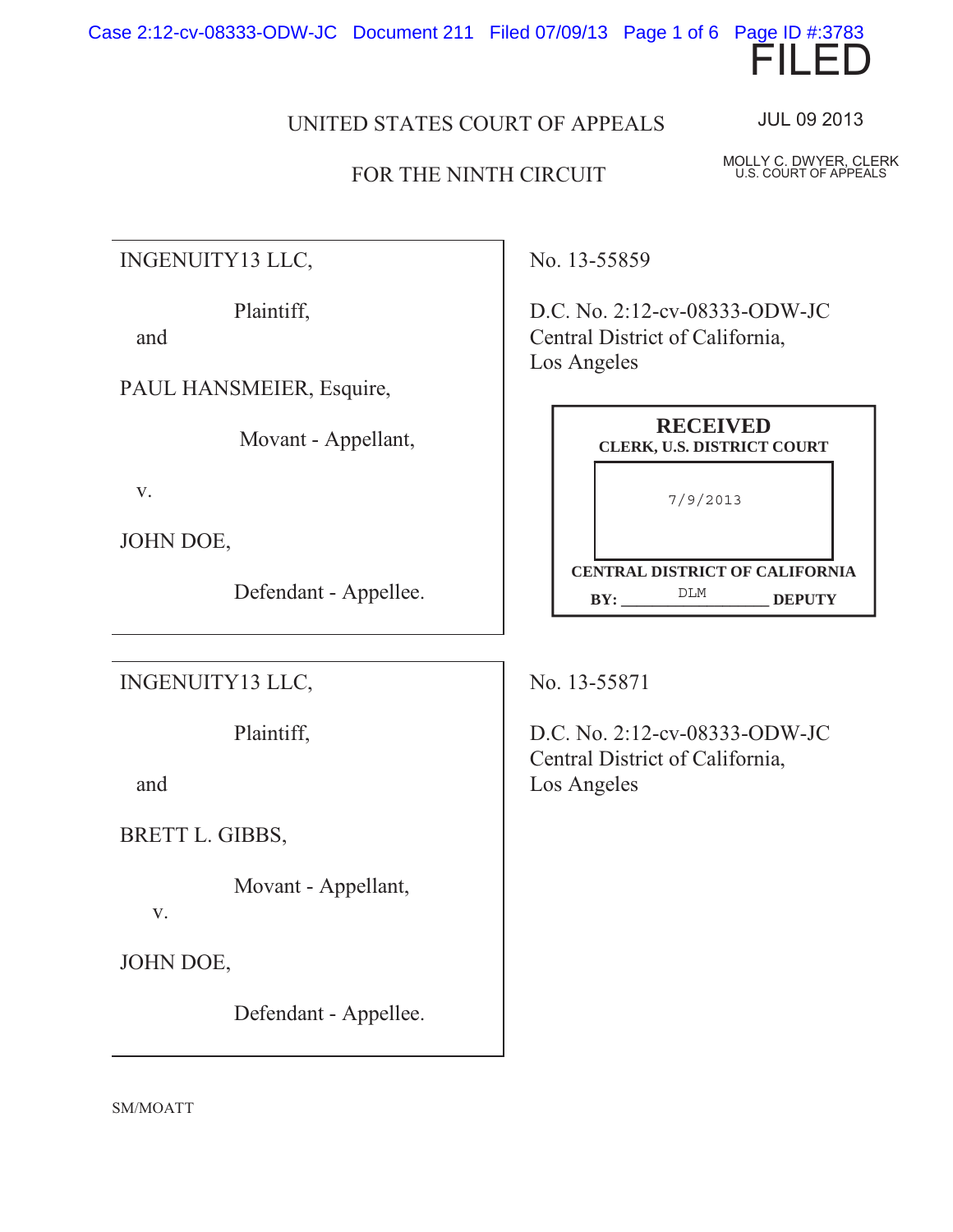Case 2:12-cv-08333-ODW-JC Document 211 Filed 07/09/13 Page 2 of 6 Page ID #:3784

INGENUITY13 LLC, Plaintiff - Appellant, v. JOHN DOE, Defendant - Appellee. No. 13-55880 D.C. No. 2:12-cv-08333-ODW-JC Central District of California, Los Angeles INGENUITY13 LLC, Plaintiff, and PRENDA LAW, INC., Movant - Appellant, v. JOHN DOE, Defendant - Appellee. No. 13-55881 D.C. No. 2:12-cv-08333-ODW-JC Central District of California, Los Angeles INGENUITY13 LLC, Plaintiff, and AF HOLDINGS, LLC, No. 13-55882 D.C. No. 2:12-cv-08333-ODW-JC Central District of California, Los Angeles SM/MOATT 2 13-55859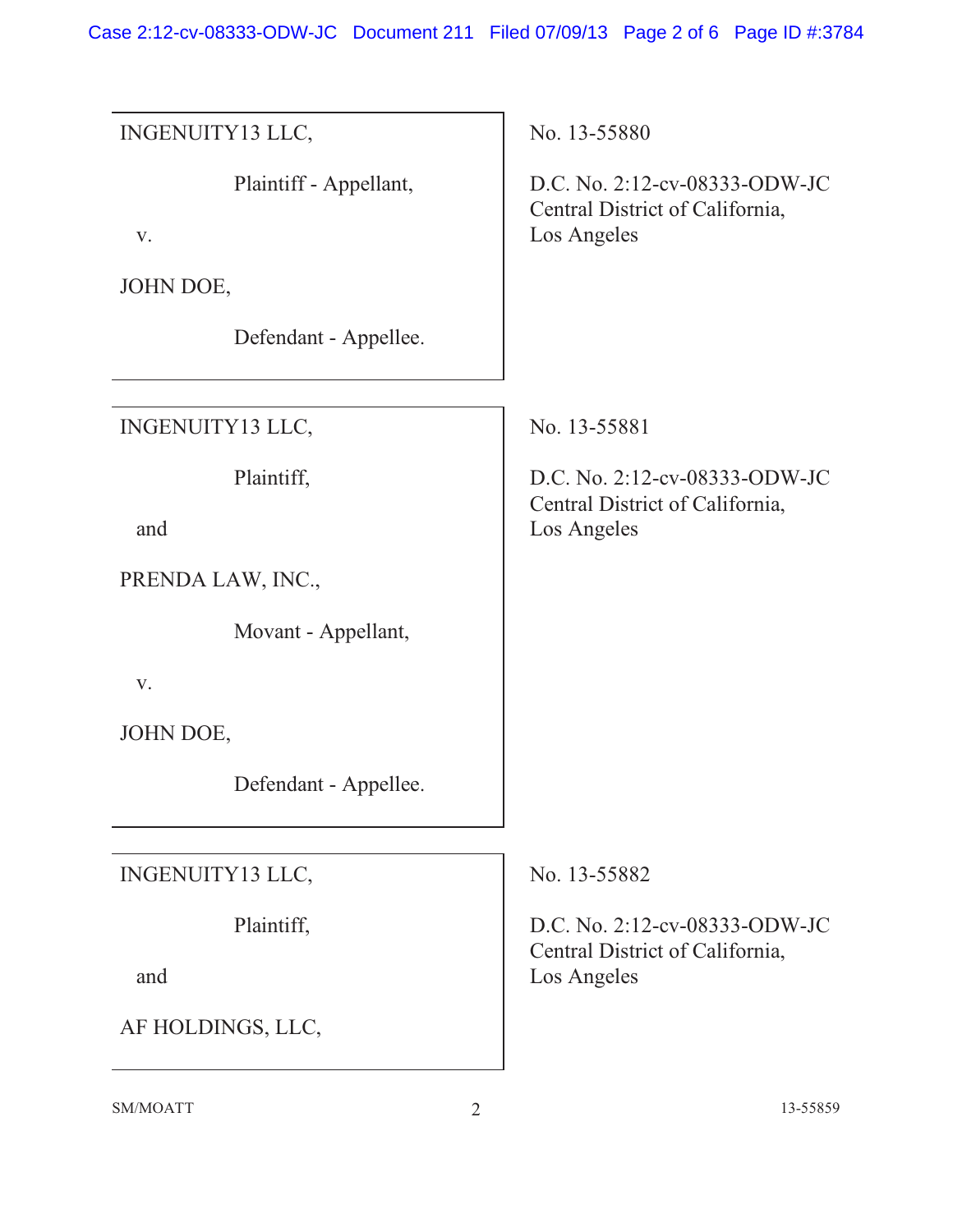Movant - Appellant, v. JOHN DOE, Defendant - Appellee. INGENUITY13 LLC, Plaintiff, and PAUL DUFFY, Movant - Appellant, v. JOHN DOE, Defendant - Appellee. No. 13-55883 D.C. No. 2:12-cv-08333-ODW-JC Central District of California, Los Angeles INGENUITY13 LLC, Plaintiff, and JOHN STEELE, Movant - Appellant, v. No. 13-55884 D.C. No. 2:12-cv-08333-ODW-JC Central District of California, Los Angeles SM/MOATT 3 13-55859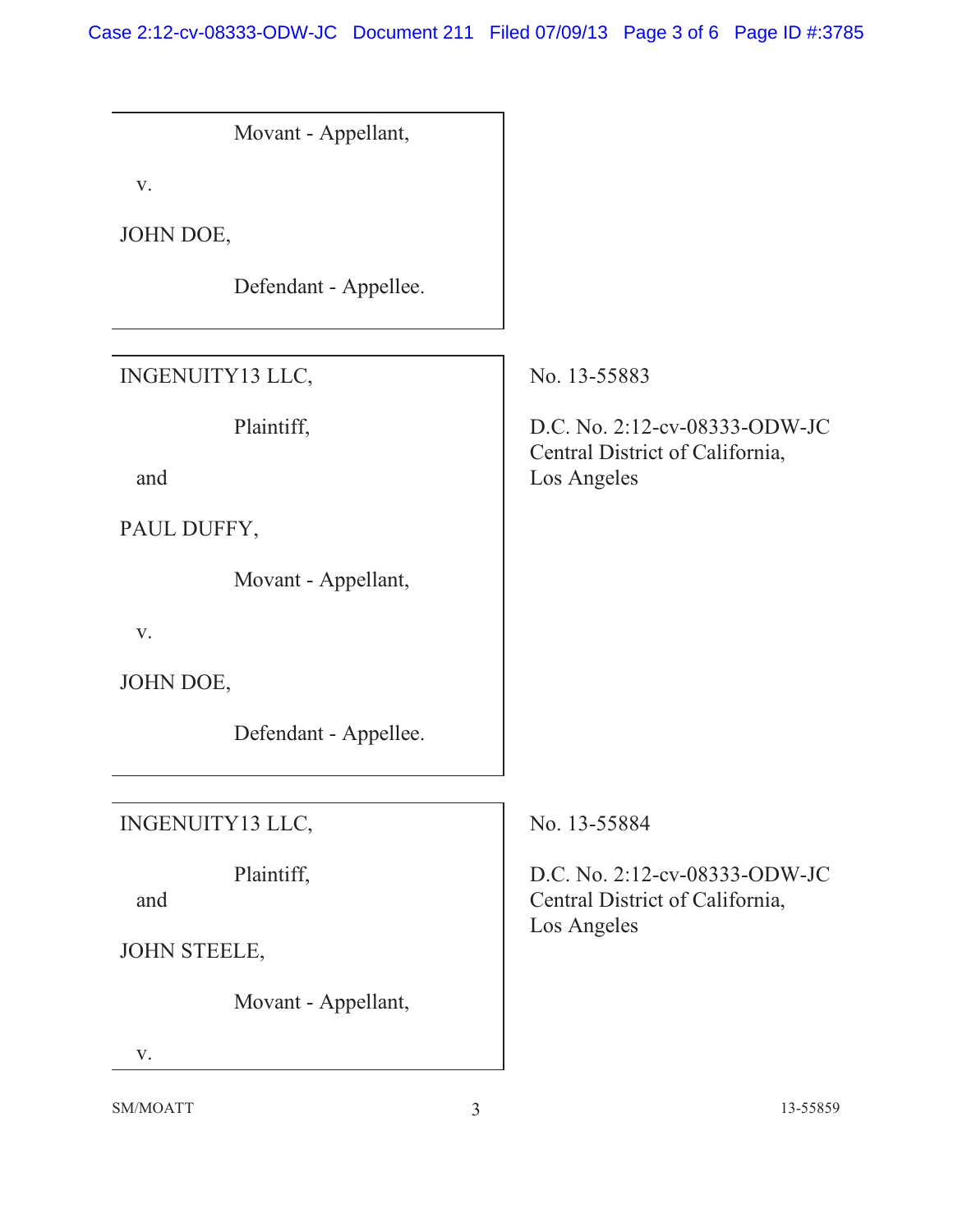| JOHN DOE,             |                                                                                 |
|-----------------------|---------------------------------------------------------------------------------|
| Defendant - Appellee. |                                                                                 |
| INGENUITY13 LLC,      | No. 13-56028                                                                    |
| Plaintiff,<br>and     | D.C. No. 2:12-cv-08333-ODW-JC<br>Central District of California,<br>Los Angeles |
| PRENDA LAW, INC.,     | <b>ORDER</b>                                                                    |
| Movant - Appellant,   |                                                                                 |
| V.                    |                                                                                 |
| JOHN DOE,             |                                                                                 |
| Defendant - Appellee, |                                                                                 |
| and                   |                                                                                 |
| PAUL DUFFY,           |                                                                                 |
| Movant - Appellee.    |                                                                                 |

Before: KOZINSKI, Chief Judge, CANBY and TALLMAN, Circuit Judges.

Appellant Prenda Law, Inc.'s June 14, 2013 emergency "motion for order vacating or modifying the district court's amended order denying in part and granting in part [] Paul Duffy's motion for approval of bond []; staying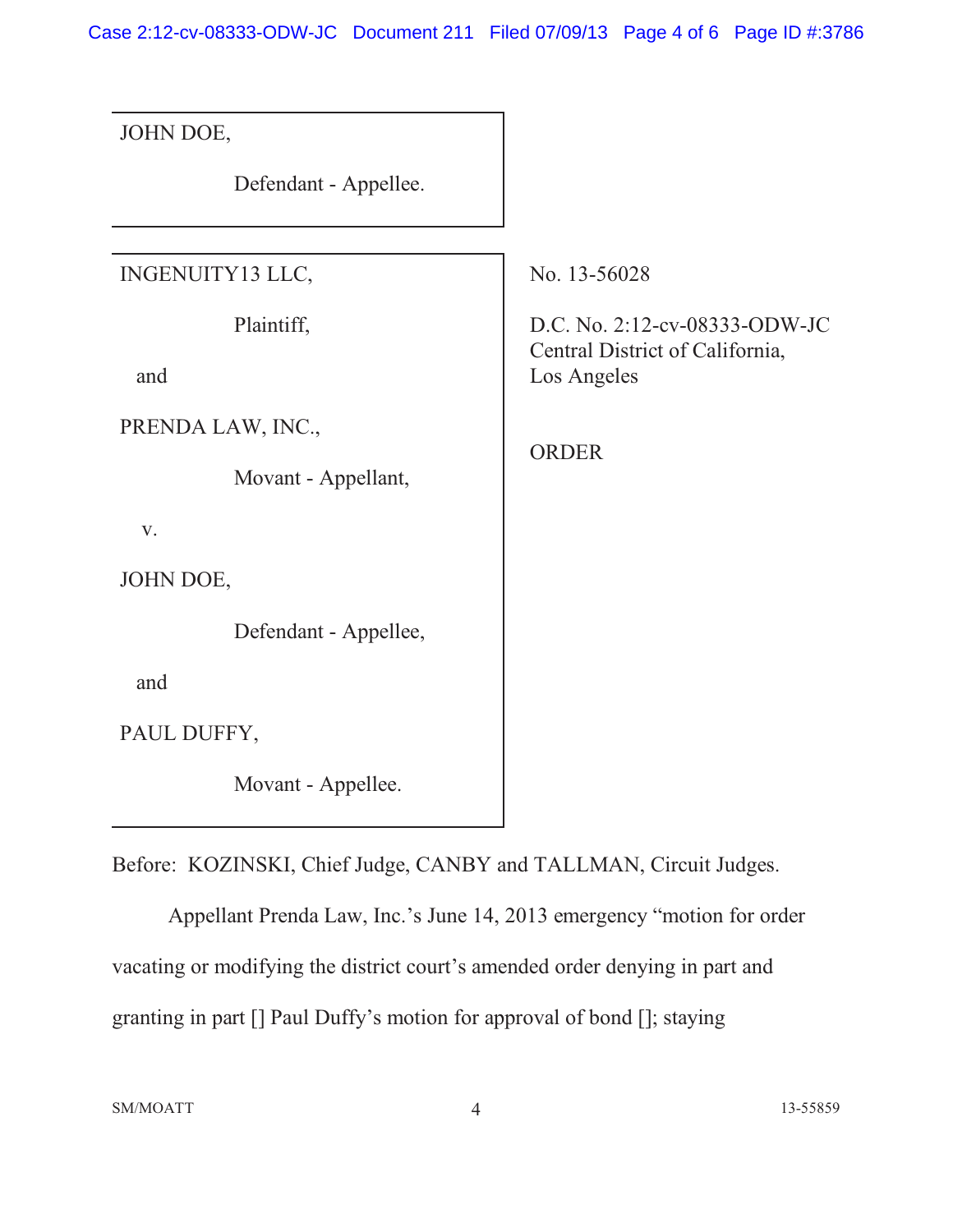enforcement of amended order," filed in appeal no. 13-55881, is denied. *See Azizian v. Federated Dep't Stores, Inc.*, 499 F.3d 950, 955 (9th Cir. 2007) (court reviews objections to amount of bond on appeal for abuse of discretion).

Appellant Prenda Law, Inc.'s June 14, 2013 request for consolidation, filed in appeal no. 13-55881, is granted.

The court sua sponte consolidates the following appeals: 13-55859, 13- 55871, 13-55880, 13-55881, 13-55882, 13-55883, 13-55884, and 13-56028.

The following briefing schedule shall govern these consolidated appeals: the consolidated opening brief(s) and excerpts of record are due November 19, 2013; the consolidated answering brief(s) is due December 19, 2013; and the consolidated optional reply brief(s) is due within 14 days after service of the answering brief.

All parties on a side are encouraged to join in a single brief to the greatest extent practicable. *See* 9th Cir. R. 28-4.

To the extent that appellant Prenda Law, Inc.'s June 14, 2013 emergency motion, filed in appeal no. 13-55881, requests any other relief, such requests are denied.